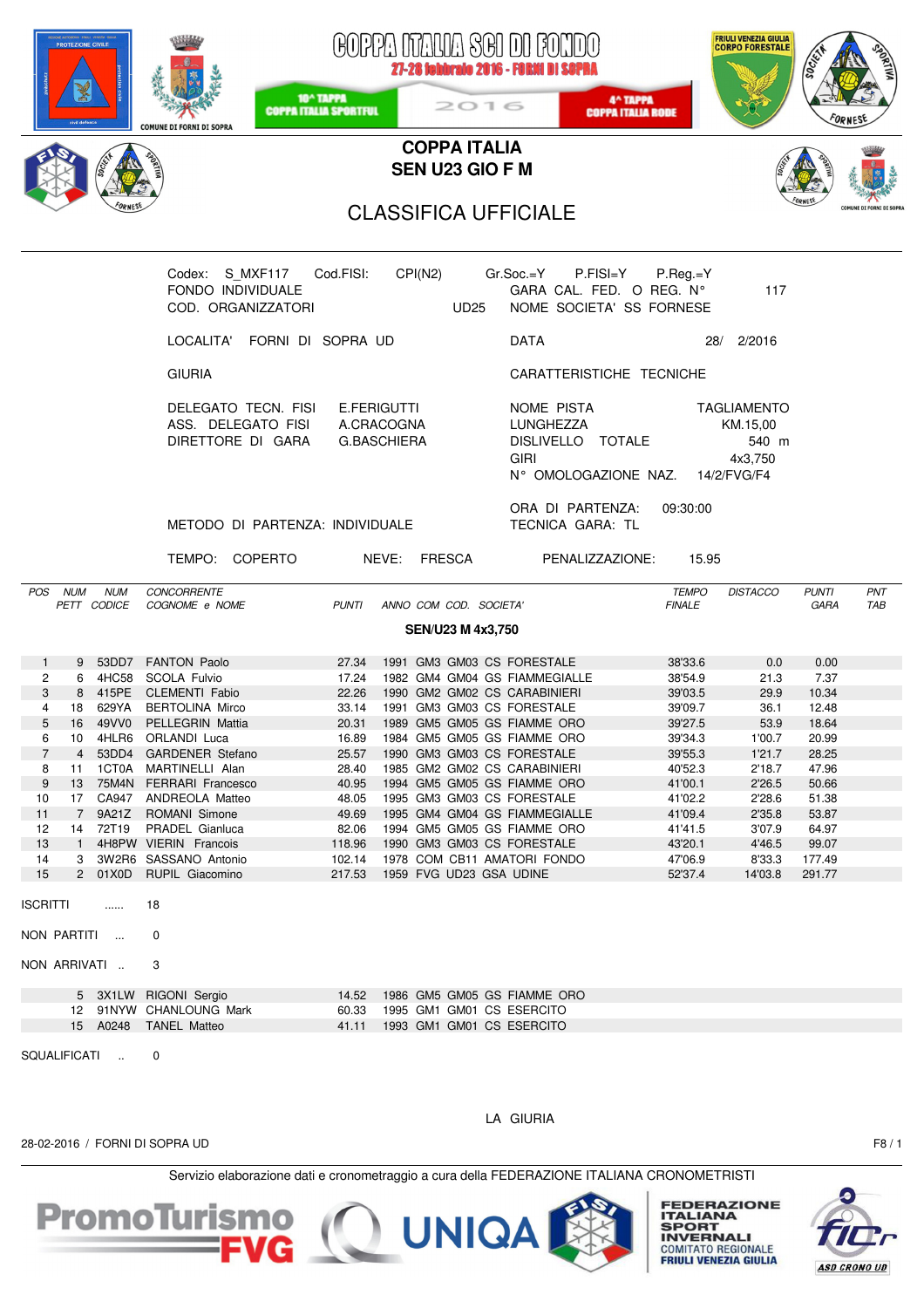|                                                                   | <b>PROTEZIONE CIVILE</b>   |                            | <b>COMUNE DI FORNI DI SOPRA</b>                                                                                                                                                                                                    | 10 <sup>^</sup> TAPPA<br><b>COPPA ITALIA SPORTFUL</b>                             |                    |  | 2016                                   | GOPPA NTALIA SGI DI FONDO<br>27-28 febbraio 2016 - FORNI DI SOPRA<br>4^ TAPPA<br><b>COPPA ITALIA RODE</b>                                                                                                                                           |                                                                                                 | <b>FRIULI VENEZIA GIULIA</b><br><b>CORPO FORESTALE</b>                              | soc,                                                                             |            |  |
|-------------------------------------------------------------------|----------------------------|----------------------------|------------------------------------------------------------------------------------------------------------------------------------------------------------------------------------------------------------------------------------|-----------------------------------------------------------------------------------|--------------------|--|----------------------------------------|-----------------------------------------------------------------------------------------------------------------------------------------------------------------------------------------------------------------------------------------------------|-------------------------------------------------------------------------------------------------|-------------------------------------------------------------------------------------|----------------------------------------------------------------------------------|------------|--|
|                                                                   |                            |                            |                                                                                                                                                                                                                                    |                                                                                   |                    |  | <b>COPPA ITALIA</b><br>SEN U23 GIO F M |                                                                                                                                                                                                                                                     |                                                                                                 |                                                                                     |                                                                                  |            |  |
| <b>CLASSIFICA UFFICIALE</b>                                       |                            |                            |                                                                                                                                                                                                                                    |                                                                                   |                    |  |                                        |                                                                                                                                                                                                                                                     |                                                                                                 |                                                                                     |                                                                                  |            |  |
| Codex: S_FXF117 Cod.FISI: CPI(N2) Gr.Soc.=Y P.FISI=Y P.Reg.=Y     |                            |                            |                                                                                                                                                                                                                                    |                                                                                   |                    |  |                                        |                                                                                                                                                                                                                                                     |                                                                                                 |                                                                                     |                                                                                  |            |  |
|                                                                   |                            |                            | FONDO INDIVIDUALE<br>COD. ORGANIZZATORI                                                                                                                                                                                            |                                                                                   |                    |  | UD25                                   | GARA CAL. FED. O REG. N°<br>NOME SOCIETA' SS FORNESE                                                                                                                                                                                                |                                                                                                 | 117                                                                                 |                                                                                  |            |  |
|                                                                   |                            |                            | LOCALITA' FORNI DI SOPRA UD                                                                                                                                                                                                        |                                                                                   |                    |  |                                        | <b>DATA</b>                                                                                                                                                                                                                                         |                                                                                                 | 28/ 2/2016                                                                          |                                                                                  |            |  |
|                                                                   |                            |                            | <b>GIURIA</b>                                                                                                                                                                                                                      |                                                                                   |                    |  |                                        | CARATTERISTICHE TECNICHE                                                                                                                                                                                                                            |                                                                                                 |                                                                                     |                                                                                  |            |  |
|                                                                   |                            |                            | DELEGATO TECN. FISI E.FERIGUTTI<br>ASS. DELEGATO FISI<br>DIRETTORE DI GARA                                                                                                                                                         | A.CRACOGNA                                                                        | <b>G.BASCHIERA</b> |  |                                        | NOME PISTA<br>LUNGHEZZA<br>DISLIVELLO TOTALE<br><b>GIRI</b><br>N° OMOLOGAZIONE NAZ. 14/2/FVG/F4                                                                                                                                                     |                                                                                                 | <b>TAGLIAMENTO</b><br>KM.10,00<br>324 m<br>4x3,750                                  |                                                                                  |            |  |
|                                                                   |                            |                            | METODO DI PARTENZA: INDIVIDUALE                                                                                                                                                                                                    |                                                                                   |                    |  |                                        | ORA DI PARTENZA:<br>TECNICA GARA: TL                                                                                                                                                                                                                | 09:42:00                                                                                        |                                                                                     |                                                                                  |            |  |
|                                                                   |                            |                            | TEMPO: COPERTO                                                                                                                                                                                                                     |                                                                                   |                    |  | NEVE: FRESCA                           | PENALIZZAZIONE: 34.90                                                                                                                                                                                                                               |                                                                                                 |                                                                                     |                                                                                  |            |  |
|                                                                   |                            | POS NUM NUM<br>PETT CODICE | CONCORRENTE<br>COGNOME e NOME                                                                                                                                                                                                      | <b>PUNTI</b>                                                                      |                    |  | ANNO COM COD. SOCIETA'                 |                                                                                                                                                                                                                                                     | <b>TEMPO</b><br><b>FINALE</b>                                                                   | <b>DISTACCO</b>                                                                     | <b>PUNTI</b><br><b>GARA</b>                                                      | PNT<br>TAB |  |
|                                                                   |                            |                            |                                                                                                                                                                                                                                    |                                                                                   |                    |  | <b>SEN/U23 F 4x2,500</b>               |                                                                                                                                                                                                                                                     |                                                                                                 |                                                                                     |                                                                                  |            |  |
| $\mathbf{1}$<br>2<br>3<br>4<br>5<br>6<br>$\overline{7}$<br>8<br>9 | 29<br>23<br>30<br>28<br>31 |                            | 26 73FED AGREITER Debora<br>21 1F1M2 PELLEGRINI Sara<br>63Y14 RONCARI Debora<br>22 860TL LAURENT Greta<br>038YH BENZONI Laura<br>27 OVJFL VALLE Ester<br>D066H SCHENA Francesca<br>4H7FV PRIMUS Daniela<br>4AY1A DI LENARDO Chiara | 28.15<br>29.35<br>73.38<br>92.48<br>117.00<br>47.50<br>155.96<br>229.15<br>328.20 |                    |  | 1995 AC LC13 PRIMALUNA                 | 1991 GM2 GM02 CS CARABINIERI<br>1986 GM5 GM05 GS FIAMME ORO<br>1992 GM2 GM02 CS CARABINIERI<br>1992 GM4 GM04 GS FIAMMEGIALLE<br>1972 AC BG55 13 CLUSONE<br>1981 FVG UD58 US ALDO MORO<br>1975 FVG UD20 TIMAU CLEULIS<br>1961 FVG UD20 TIMAU CLEULIS | 27'12.0<br>27'29.5<br>28'13.6<br>28'32.8<br>30'50.7<br>32'39.3<br>33'11.6<br>41'06.7<br>47'55.3 | 0.0<br>17.5<br>1'01.6<br>1'20.8<br>3'38.7<br>5'27.3<br>5'59.6<br>13'54.7<br>20'43.3 | 0.00<br>8.58<br>30.20<br>39.61<br>107.21<br>160.44<br>176.27<br>409.17<br>609.46 |            |  |
| <b>ISCRITTI</b>                                                   |                            | .                          | 11                                                                                                                                                                                                                                 |                                                                                   |                    |  |                                        |                                                                                                                                                                                                                                                     |                                                                                                 |                                                                                     |                                                                                  |            |  |
| NON PARTITI                                                       |                            |                            | $\mathbf{1}$                                                                                                                                                                                                                       |                                                                                   |                    |  |                                        |                                                                                                                                                                                                                                                     |                                                                                                 |                                                                                     |                                                                                  |            |  |
|                                                                   |                            |                            | 25 3VVR0 DRUIDI Viviana                                                                                                                                                                                                            |                                                                                   |                    |  |                                        | 68.84 1975 TN TN07 TEAM FUTURA                                                                                                                                                                                                                      |                                                                                                 |                                                                                     |                                                                                  |            |  |
| NON ARRIVATI                                                      |                            |                            | $\mathbf{1}$                                                                                                                                                                                                                       |                                                                                   |                    |  |                                        |                                                                                                                                                                                                                                                     |                                                                                                 |                                                                                     |                                                                                  |            |  |
|                                                                   |                            |                            | 24 91RTF ANTONIOL Erica                                                                                                                                                                                                            | 92.41                                                                             |                    |  |                                        | 1995 GM5 GM05 GS FIAMME ORO                                                                                                                                                                                                                         |                                                                                                 |                                                                                     |                                                                                  |            |  |
|                                                                   |                            | SQUALIFICATI               | 0                                                                                                                                                                                                                                  |                                                                                   |                    |  |                                        |                                                                                                                                                                                                                                                     |                                                                                                 |                                                                                     |                                                                                  |            |  |

LA GIURIA

28-02-2016 / FORNI DI SOPRA UD F8 / 1





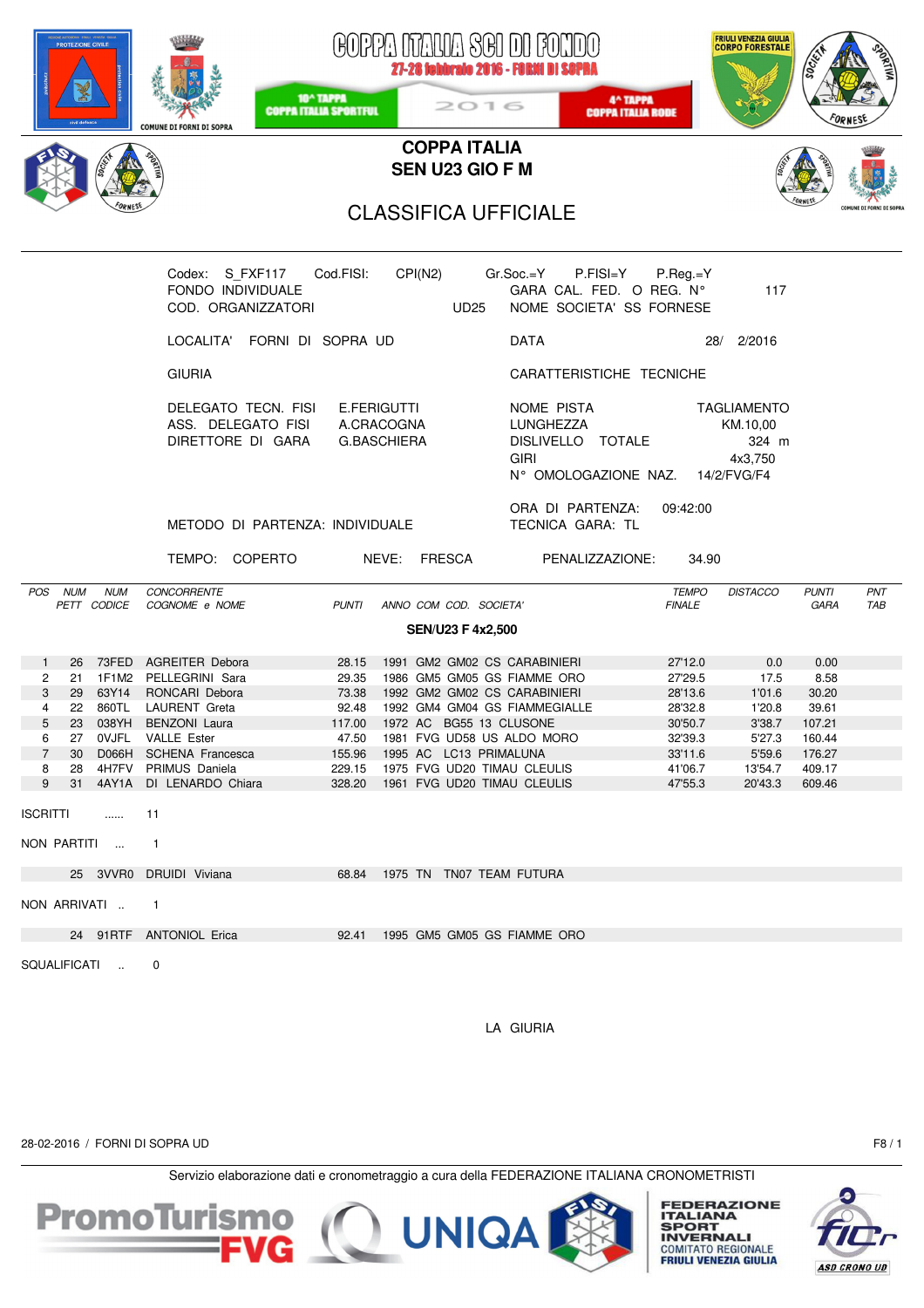|                      | <b>PROTEZIONE CIVILE</b> |             | <b>COMUNE DI FORNI DI SOPRA</b>                                            | 10 <sup>^</sup> TAPPA<br><b>COPPA ITALIA SPORTFUL</b> | GOPPA NTAUA SGI DI FONDO<br>27-28 Sebbraio 2016 - FORNI DI SOPRA<br>2016 | 4^ TAPPA<br><b>COPPA ITALIA RODE</b>                                                            |                               | FRIULI VENEZIA GIULIA<br>CORPO FORESTALE    | <b>SOCIES</b>        |                         |
|----------------------|--------------------------|-------------|----------------------------------------------------------------------------|-------------------------------------------------------|--------------------------------------------------------------------------|-------------------------------------------------------------------------------------------------|-------------------------------|---------------------------------------------|----------------------|-------------------------|
|                      |                          |             |                                                                            |                                                       | <b>COPPA ITALIA</b><br>SEN U23 GIO F M                                   |                                                                                                 |                               |                                             |                      |                         |
|                      |                          |             |                                                                            |                                                       |                                                                          |                                                                                                 |                               |                                             |                      |                         |
|                      |                          |             |                                                                            |                                                       | <b>CLASSIFICA UFFICIALE</b>                                              |                                                                                                 |                               |                                             |                      | COMUNE DT FORNT DT SOPR |
|                      |                          |             |                                                                            |                                                       |                                                                          |                                                                                                 |                               |                                             |                      |                         |
|                      |                          |             | Codex: J_MXF083 Cod.FISI:<br>FONDO INDIVIDUALE<br>COD. ORGANIZZATORI       |                                                       | CPI_G(N2)<br><b>UD25</b>                                                 | $Gr.Soc = Y$ P.FISI=Y<br>GARA CAL. FED. O REG. N°<br>NOME SOCIETA' SS FORNESE                   | $P_{\cdot}$ Reg.=Y            | 83                                          |                      |                         |
|                      |                          |             | LOCALITA' FORNI DI SOPRA UD                                                |                                                       |                                                                          | <b>DATA</b>                                                                                     |                               | 28/ 2/2016                                  |                      |                         |
|                      |                          |             | <b>GIURIA</b>                                                              |                                                       |                                                                          | CARATTERISTICHE TECNICHE                                                                        |                               |                                             |                      |                         |
|                      |                          |             | DELEGATO TECN. FISI E.FERIGUTTI<br>ASS. DELEGATO FISI<br>DIRETTORE DI GARA |                                                       | A.CRACOGNA<br><b>G.BASCHIERA</b>                                         | NOME PISTA<br>LUNGHEZZA<br>DISLIVELLO TOTALE<br><b>GIRI</b><br>N° OMOLOGAZIONE NAZ. 14/2/FVG/F4 |                               | TAGLIAMENTO<br>KM.15,00<br>540 m<br>4x3,750 |                      |                         |
|                      |                          |             | METODO DI PARTENZA: INDIVIDUALE                                            |                                                       |                                                                          | ORA DI PARTENZA:<br>TECNICA GARA: TL                                                            | 09:50:30                      |                                             |                      |                         |
|                      |                          |             | TEMPO: COPERTO NEVE: FRESCA                                                |                                                       |                                                                          | PENALIZZAZIONE: 49.04                                                                           |                               |                                             |                      |                         |
|                      |                          | POS NUM NUM | CONCORRENTE<br>PETT CODICE COGNOME e NOME                                  | PUNTI                                                 | ANNO COM COD. SOCIETA'                                                   |                                                                                                 | <b>TEMPO</b><br><b>FINALE</b> | DISTACCO                                    | <b>PUNTI</b><br>GARA | PNT<br>TAB              |
|                      |                          |             |                                                                            |                                                       | <b>U20 M JUNIORES - 4x3,750</b>                                          |                                                                                                 |                               |                                             |                      |                         |
| $\mathbf{1}$         |                          |             | 67 AA8PY PERRON Jean Luc                                                   | 68.50                                                 | 1997 VA AO68 SKI VALTOURNENC                                             |                                                                                                 | 40'28.4                       | 0.0                                         | 0.00                 |                         |
| $\mathbf{2}^{\circ}$ |                          |             | 48 AAE5M DELLAGIACOMA Tommaso                                              |                                                       | 78.94 1996 TN TNE8 ASD CAURIOL                                           |                                                                                                 | 40'38.2                       | 9.8                                         | 3.23                 |                         |
| 3                    |                          |             | 62 CATWZ CAPPELLO Florian                                                  | 69.99                                                 | 1996 AA BZ17 ASV PRAD RAIFFE                                             |                                                                                                 | 40'49.5                       | 21.1                                        | 6.95                 |                         |
| 4                    |                          |             | 60 A04PE FORNONI Nicola                                                    |                                                       | 53.39  1996  AC  BG55  13  CLUSONE                                       |                                                                                                 | 40'57.8                       | 29.4                                        | 9.69                 |                         |
| 5                    | 65                       |             | CA72N ARMELLINI Mattia                                                     | 62.02                                                 | 1997 GM4 GM04 GS FIAMMEGIALLE                                            |                                                                                                 | 41'02.7                       | 34.3                                        | 11.30                |                         |
| 6<br>$\overline{7}$  | 49<br>64                 |             | HAPCK ROMANO Lorenzo<br>AAF2M DE MARTIN BIANCO Marcello                    | 78.74<br>72.18                                        | 1997 AOC CN25 SKI AVIS BORGO<br>1997 GM3 GM03 CS FORESTALE               |                                                                                                 | 41'10.8<br>41'22.0            | 42.4<br>53.6                                | 13.97<br>17.66       |                         |
| 8                    | 70                       |             | AAE9Z SPERONI Luca                                                         | 63.33                                                 | 1996 AC VA45 CUNARDO                                                     |                                                                                                 | 41'31.0                       | 1'02.6                                      | 20.62                |                         |
| 9                    | 51                       |             | AAJ9K CAMPARA Pietro                                                       | 80.29                                                 | 1997 VE VR57 BOSCO                                                       |                                                                                                 | 41'49.2                       | 1'20.8                                      | 26.62                |                         |
| 10                   | 63                       | 91TN1       | <b>BUSIN Lorenzo</b>                                                       | 55.80                                                 | 1996 VE BL68 VAL BIOIS                                                   |                                                                                                 | 41'50.2                       | 1'21.8                                      | 26.95                |                         |
| 11                   | 59                       |             | CAJY4 CHARBONNIER Mathieu                                                  | 75.11                                                 | 1997 VA AO56 FALLERE                                                     |                                                                                                 | 42'01.9                       | 1'33.5                                      | 30.80                |                         |
| 12                   | 47                       |             | LATKK PERINO Massimiliano                                                  | 93.19                                                 | 1997 AOC TO44 PRALI VAL GERMA                                            |                                                                                                 | 42'10.5                       | 1'42.1                                      | 33.64                |                         |
| 13<br>14             | 77<br>52                 | AAF2J       | DI SOPRA Marco<br>EAJ4Z HELLWEGER Michael                                  | 168.79<br>92.18                                       | 1996 VE BL76 US VAL PADOLA<br>1996 AA BZ44 AMAT SARNTAL                  |                                                                                                 | 42'17.8<br>42'34.5            | 1'49.4<br>2'06.1                            | 36.04<br>41.54       |                         |
| 15                   | 41                       | A0CL9       | DEMATTEIS Alessandro                                                       | 89.74                                                 | 1996 TN TN46 CUS TRENTO                                                  |                                                                                                 | 42'42.9                       | 2'14.5                                      | 44.31                |                         |
| 16                   | 58                       |             | CAJ3W FACCHIN Antonio                                                      | 56.50                                                 | 1997 VE                                                                  | BL51 POL. SOVRAMONTE                                                                            | 42'49.5                       | 2'21.1                                      | 46.48                |                         |
| 17                   | 68                       | 90609       | <b>BONACORSI Davide</b>                                                    | 63.36                                                 | 1996 AC<br>BG58 GROMO AD                                                 |                                                                                                 | 42'51.3                       | 2'22.9                                      | 47.08                |                         |
| 18                   | 50                       | 90L3H       | <b>CLAISEN Michael</b>                                                     | 79.07                                                 | 1997 AC VB16 FORMAZZA                                                    |                                                                                                 | 43'12.1                       | 2'43.7                                      | 53.93                |                         |
| 19                   | 80                       | AA912       | DAPRA' Anton                                                               | 109.65                                                | 1996 TN                                                                  | TNE8 ASD CAURIOL                                                                                | 43'17.0                       | 2'48.6                                      | 55.54                |                         |
| 20<br>21             | 42<br>66                 |             | LAA0Z BRUNO Federico<br>A04MH AGONI Luca                                   | 82.43<br>78.32                                        | 1997 AC VB09 VALLE ANTIGORIO<br>1997 AC BG57 SCHILPARIO                  |                                                                                                 | 43'23.7<br>43'50.8            | 2'55.3<br>3'22.4                            | 57.75<br>66.68       |                         |
| 22                   | 46                       |             | AAEY8 PERRUQUET Jerome                                                     | 79.03                                                 | 1997 VA AO68 SKI VALTOURNENC                                             |                                                                                                 | 44'01.0                       | 3'32.6                                      | 70.04                |                         |
| 23                   | 69                       | C021F       | GIUDICI Adriano                                                            | 51.50                                                 | 1996 GM3 GM03 CS FORESTALE                                               |                                                                                                 | 44'03.9                       | 3'35.5                                      | 70.99                |                         |
| 24                   | 44                       |             | CA67Y ANGELI Thomas                                                        | 99.76                                                 | 1997 TN TN13 FONDO VAL SOLE                                              |                                                                                                 | 44'08.9                       | 3'40.5                                      | 72.64                |                         |
| 25                   | 84                       |             | CAJR5 BECCHIS Francesco                                                    | 113.08                                                | 1997 AOC CN25 SKI AVIS BORGO                                             |                                                                                                 | 44'13.9                       | 3'45.5                                      | 74.29                |                         |
| 26                   | 55                       |             | CAK0A GREMES Andrea                                                        | 89.67                                                 | 1997 TN TN35 MARZOLA                                                     |                                                                                                 | 44'27.8                       | 3'59.4                                      | 78.87                |                         |
| 27<br>28             | 81<br>78                 |             | HA49Z ARTAZ Didier<br>CAHKK DAPRA' Roberto                                 | 154.78<br>117.11                                      | 1996 VA AO40 AMIS DE VERRAYES<br>1997 TN TN81 RABBI                      |                                                                                                 | 44'54.9<br>45'01.3            | 4'26.5<br>4'32.9                            | 87.79<br>89.90       |                         |
| 29                   | 53                       |             | CAMR3 AUCKENTHALER Philipp                                                 | 82.18                                                 | 1997 AA BZ11 GOSSENSASS                                                  |                                                                                                 | 45'02.6                       | 4'34.2                                      | 90.33                |                         |
| 30                   |                          |             | 54 C0E64 LUPI Lorenzo                                                      | 89.50                                                 | 1996 CLS RM88 GR SCI SUBIACO                                             |                                                                                                 | 45'05.3                       | 4'36.9                                      | 91.22                |                         |
| 31                   |                          |             | 56 CA23J MILESI Luca                                                       | 54.06                                                 | 1997 AC BG34 RONCOBELLO                                                  |                                                                                                 | 45'20.7                       | 4'52.3                                      | 96.29                |                         |
|                      |                          |             | 28-02-2016 / FORNI DI SOPRA UD                                             |                                                       |                                                                          |                                                                                                 |                               |                                             |                      | F8/1                    |

Servizio elaborazione dati e cronometraggio a cura della FEDERAZIONE ITALIANA CRONOMETRISTI



**FEDERAZIONE<br>ITALIANA<br>SPORT<br>INVERNALI<br>COMITATO REGIONALE<br>FRIULI VENEZIA GIULIA** 

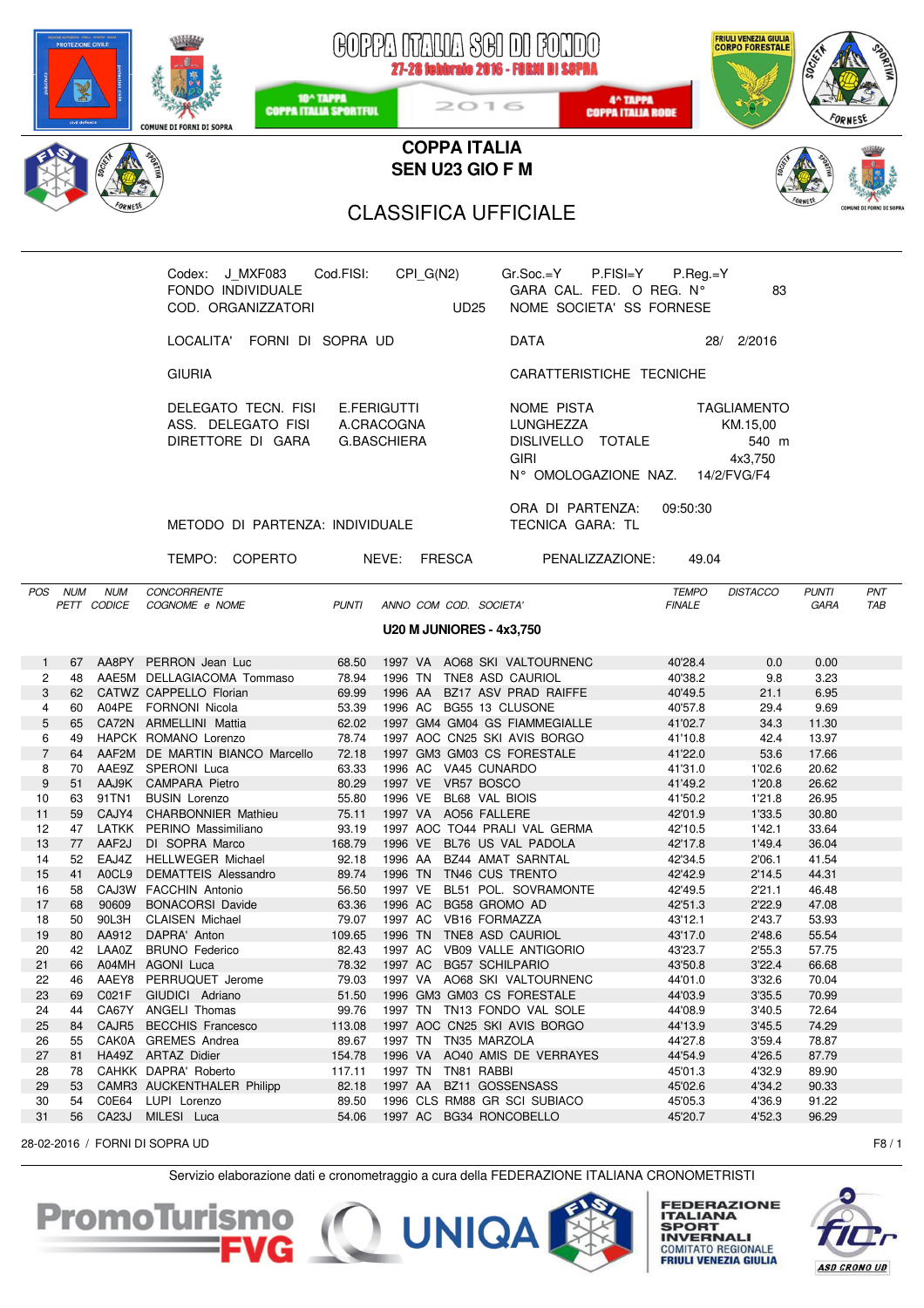|                 | NO AUTOMOBIA EDEEL VENEZIA GRI<br><b>PROTEZIONE CIVILE</b><br>X<br>civil defence |              | <b>COMUNE DI FORNI DI SOPRA</b> | 10^ TAPPA<br><b>COPPA ITALIA SPORTFUL</b> |         |  | GOPPA ITAUA SGI DI FONDO<br>27-28 febbraio 2016 - FORNI DI SOPRA<br>2016 | 4^ TAPPA<br><b>COPPA ITALIA RODE</b> |               | <b>FRIULI VENEZIA GIULIA</b><br><b>CORPO FORESTALE</b> | <b>SOCIETY</b><br>FORNESE | <b>RORTIVA</b> |
|-----------------|----------------------------------------------------------------------------------|--------------|---------------------------------|-------------------------------------------|---------|--|--------------------------------------------------------------------------|--------------------------------------|---------------|--------------------------------------------------------|---------------------------|----------------|
| POS             | <b>NUM</b>                                                                       | <b>NUM</b>   | <b>CONCORRENTE</b>              |                                           |         |  |                                                                          |                                      | <b>TEMPO</b>  | <b>DISTACCO</b>                                        | <b>PUNTI</b>              | PNT            |
|                 | PETT CODICE                                                                      |              | COGNOME e NOME                  | <b>PUNTI</b>                              |         |  | ANNO COM COD. SOCIETA'                                                   |                                      | <b>FINALE</b> |                                                        | GARA                      | <b>TAB</b>     |
| 32              | 45                                                                               | C08PY        | <b>BARUFFALDI Matteo</b>        | 97.23                                     | 1997 AC |  | LC13 PRIMALUNA                                                           |                                      | 45'21.3       | 4'52.9                                                 | 96.49                     |                |
| 33              | 83                                                                               | DAL2D        | <b>MORETTA Gianmario</b>        | 110.09                                    | 1997 VE |  | BL51 POL. SOVRAMONTE                                                     |                                      | 45'24.3       | 4'55.9                                                 | 97.48                     |                |
| 34              | 57                                                                               |              | EAACH SOLAGNA Jacopo            | 65.22                                     | 1997 VE |  | BL76 US VAL PADOLA                                                       |                                      | 45'27.7       | 4'59.3                                                 | 98.60                     |                |
| 35              | 74                                                                               | DAP2P        | <b>MARCHESIN Carlo</b>          | 115.62                                    |         |  | 1996 FVG UD27 2002 TARVISIO                                              |                                      | 45'30.4       | 5'02.0                                                 | 99.49                     |                |
| 36              | 73                                                                               | <b>AADDF</b> | BALDO Ivan                      | 141.05                                    | 1996 TN |  | TN35 MARZOLA                                                             |                                      | 45'41.9       | 5'13.5                                                 | 103.28                    |                |
| 37              | 82                                                                               | CAJ11        | <b>ZANIER Luca</b>              | 115.41                                    |         |  | 1997 FVG UD25 SS FORNESE                                                 |                                      | 46'21.9       | 5'53.5                                                 | 116.46                    |                |
| 38              | 61                                                                               | C0ADC        | MARTINELLI Alex                 | 43.29                                     |         |  | 1997 CAE MO37 FONDO PAVULLESE                                            |                                      | 46'24.4       | 5'56.0                                                 | 117.28                    |                |
| 39              | 43                                                                               | 80MVP        | VISINI Paolo                    | 81.95                                     | 1996 AC |  | BG55 13 CLUSONE                                                          |                                      | 46'41.2       | 6'12.8                                                 | 122.81                    |                |
| 40              | 72                                                                               |              | CAMK4 ZANNANTONIO Fabio         | 176.57                                    | 1997 VE |  | BL76 US VAL PADOLA                                                       |                                      | 47'57.5       | 7'29.1                                                 | 147.95                    |                |
| 41              | 71                                                                               |              | <b>HADW9 ENNEMOSER Patrick</b>  | 138.10                                    | 1997 AA |  | BZ72 ASC PASSEIER                                                        |                                      | 48'36.3       | 8'07.9                                                 | 160.73                    |                |
| 42              | 75                                                                               |              | CA95K CAPPELLARI Luca           | 172.56                                    |         |  | 1997 FVG UD25 SS FORNESE                                                 |                                      | 49'06.1       | 8'37.7                                                 | 170.55                    |                |
| 43              | 79                                                                               |              | CACM4 VAGRETTI Michael          | 137.22                                    | 1997 VE |  | BL51 POL. SOVRAMONTE                                                     |                                      | 49'58.2       | 9'29.8                                                 | 187.71                    |                |
| <b>ISCRITTI</b> |                                                                                  | .            | 44                              |                                           |         |  |                                                                          |                                      |               |                                                        |                           |                |
|                 | NON PARTITI                                                                      |              |                                 |                                           |         |  |                                                                          |                                      |               |                                                        |                           |                |
|                 |                                                                                  | 76 CAJ0Z     | CAPPELLARI Daniele              | 101.40                                    |         |  | 1997 FVG UD25 SS FORNESE                                                 |                                      |               |                                                        |                           |                |
|                 | NON ARRIVATI                                                                     |              | 0                               |                                           |         |  |                                                                          |                                      |               |                                                        |                           |                |

SQUALIFICATI .. 0

LA GIURIA

28-02-2016 / FORNI DI SOPRA UD F8 / 2





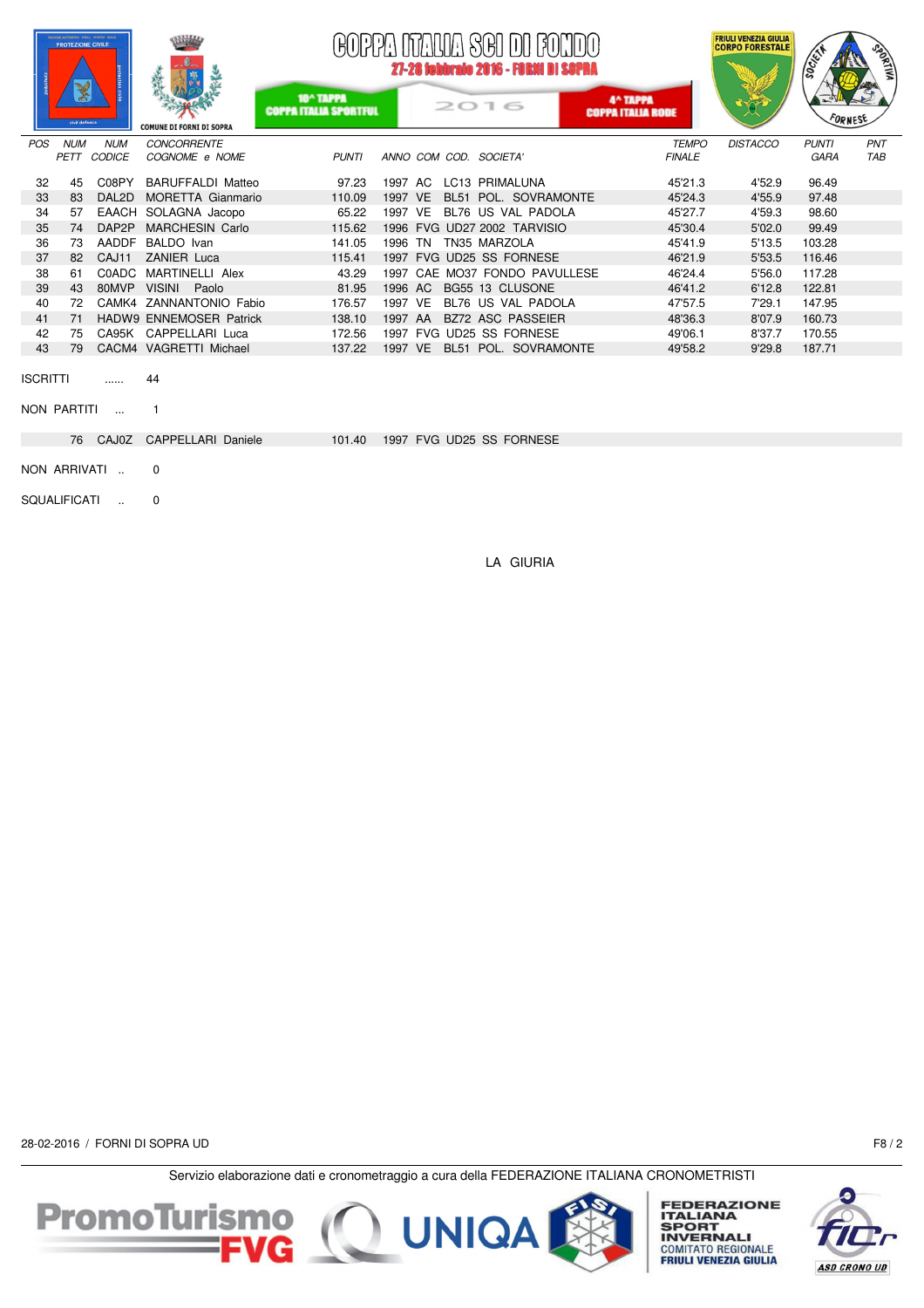| <b>PROTEZIONE CIVILE</b><br><b>COMUNE DI FORNI DI SOPRA</b>                                                                                                                                                                                                                                                                                                                                                                                                                                                                                                                                                                                                                                                                                                                                                                                                             | COPPA NTAUA SCI DI FONDO<br>27-28 febbraio 2016 - FORMI DI SOPRA<br>10 <sup>^</sup> TAPPA<br>4^ TAPPA<br>2016<br><b>COPPA ITALIA SPORTFUL</b><br><b>COPPA ITALIA RODE</b>                                                                                                                                                                                                                                                                                                                                                                                                                                                                                                                                                                                            | <b>FRIULI VENEZIA GIULIA</b><br><b>CORPO FORESTALE</b><br>socies                                                                                                                                                                                                                                                                                                                                                                                                                                                                                                                                                    |  |  |  |  |  |  |  |  |  |  |  |  |
|-------------------------------------------------------------------------------------------------------------------------------------------------------------------------------------------------------------------------------------------------------------------------------------------------------------------------------------------------------------------------------------------------------------------------------------------------------------------------------------------------------------------------------------------------------------------------------------------------------------------------------------------------------------------------------------------------------------------------------------------------------------------------------------------------------------------------------------------------------------------------|----------------------------------------------------------------------------------------------------------------------------------------------------------------------------------------------------------------------------------------------------------------------------------------------------------------------------------------------------------------------------------------------------------------------------------------------------------------------------------------------------------------------------------------------------------------------------------------------------------------------------------------------------------------------------------------------------------------------------------------------------------------------|---------------------------------------------------------------------------------------------------------------------------------------------------------------------------------------------------------------------------------------------------------------------------------------------------------------------------------------------------------------------------------------------------------------------------------------------------------------------------------------------------------------------------------------------------------------------------------------------------------------------|--|--|--|--|--|--|--|--|--|--|--|--|
|                                                                                                                                                                                                                                                                                                                                                                                                                                                                                                                                                                                                                                                                                                                                                                                                                                                                         | <b>COPPA ITALIA</b>                                                                                                                                                                                                                                                                                                                                                                                                                                                                                                                                                                                                                                                                                                                                                  |                                                                                                                                                                                                                                                                                                                                                                                                                                                                                                                                                                                                                     |  |  |  |  |  |  |  |  |  |  |  |  |
|                                                                                                                                                                                                                                                                                                                                                                                                                                                                                                                                                                                                                                                                                                                                                                                                                                                                         | <b>SEN U23 GIO F M</b>                                                                                                                                                                                                                                                                                                                                                                                                                                                                                                                                                                                                                                                                                                                                               |                                                                                                                                                                                                                                                                                                                                                                                                                                                                                                                                                                                                                     |  |  |  |  |  |  |  |  |  |  |  |  |
|                                                                                                                                                                                                                                                                                                                                                                                                                                                                                                                                                                                                                                                                                                                                                                                                                                                                         | COMUNE DI FORNI DI SOPR<br><b>CLASSIFICA UFFICIALE</b>                                                                                                                                                                                                                                                                                                                                                                                                                                                                                                                                                                                                                                                                                                               |                                                                                                                                                                                                                                                                                                                                                                                                                                                                                                                                                                                                                     |  |  |  |  |  |  |  |  |  |  |  |  |
| Codex: J FXF083<br>FONDO INDIVIDUALE<br>COD. ORGANIZZATORI                                                                                                                                                                                                                                                                                                                                                                                                                                                                                                                                                                                                                                                                                                                                                                                                              | Cod.FISI: CPI_G(N2) Gr.Soc.=Y P.FISI=Y P.Reg.=N<br>GARA CAL. FED. O REG. N°<br><b>UD25</b><br>NOME SOCIETA' SS FORNESE                                                                                                                                                                                                                                                                                                                                                                                                                                                                                                                                                                                                                                               | 83                                                                                                                                                                                                                                                                                                                                                                                                                                                                                                                                                                                                                  |  |  |  |  |  |  |  |  |  |  |  |  |
| LOCALITA' FORNI DI SOPRA UD                                                                                                                                                                                                                                                                                                                                                                                                                                                                                                                                                                                                                                                                                                                                                                                                                                             | <b>DATA</b>                                                                                                                                                                                                                                                                                                                                                                                                                                                                                                                                                                                                                                                                                                                                                          | 28/ 2/2016                                                                                                                                                                                                                                                                                                                                                                                                                                                                                                                                                                                                          |  |  |  |  |  |  |  |  |  |  |  |  |
| <b>GIURIA</b>                                                                                                                                                                                                                                                                                                                                                                                                                                                                                                                                                                                                                                                                                                                                                                                                                                                           | CARATTERISTICHE TECNICHE                                                                                                                                                                                                                                                                                                                                                                                                                                                                                                                                                                                                                                                                                                                                             |                                                                                                                                                                                                                                                                                                                                                                                                                                                                                                                                                                                                                     |  |  |  |  |  |  |  |  |  |  |  |  |
| DELEGATO TECN. FISI E.FERIGUTTI<br>ASS. DELEGATO FISI A.CRACOGNA<br>DIRETTORE DI GARA                                                                                                                                                                                                                                                                                                                                                                                                                                                                                                                                                                                                                                                                                                                                                                                   | NOME PISTA<br>LUNGHEZZA<br><b>G.BASCHIERA</b><br>DISLIVELLO TOTALE<br><b>GIRI</b>                                                                                                                                                                                                                                                                                                                                                                                                                                                                                                                                                                                                                                                                                    | TAGLIAMENTO<br>KM.10.00<br>324 m<br>4x3,750<br>N° OMOLOGAZIONE NAZ. 14/2/FVG/F4                                                                                                                                                                                                                                                                                                                                                                                                                                                                                                                                     |  |  |  |  |  |  |  |  |  |  |  |  |
|                                                                                                                                                                                                                                                                                                                                                                                                                                                                                                                                                                                                                                                                                                                                                                                                                                                                         | ORA DI PARTENZA: 10:15:30<br>METODO DI PARTENZA: INDIVIDUALE<br>TECNICA GARA: TL                                                                                                                                                                                                                                                                                                                                                                                                                                                                                                                                                                                                                                                                                     |                                                                                                                                                                                                                                                                                                                                                                                                                                                                                                                                                                                                                     |  |  |  |  |  |  |  |  |  |  |  |  |
|                                                                                                                                                                                                                                                                                                                                                                                                                                                                                                                                                                                                                                                                                                                                                                                                                                                                         | TEMPO: COPERTO NEVE: FRESCA<br>PENALIZZAZIONE: 64.87                                                                                                                                                                                                                                                                                                                                                                                                                                                                                                                                                                                                                                                                                                                 |                                                                                                                                                                                                                                                                                                                                                                                                                                                                                                                                                                                                                     |  |  |  |  |  |  |  |  |  |  |  |  |
| POS NUM<br><b>CONCORRENTE</b><br><b>NUM</b><br>PETT CODICE<br>COGNOME e NOME                                                                                                                                                                                                                                                                                                                                                                                                                                                                                                                                                                                                                                                                                                                                                                                            | PUNTI ANNO COM COD. SOCIETA'                                                                                                                                                                                                                                                                                                                                                                                                                                                                                                                                                                                                                                                                                                                                         | DISTACCO<br><b>PUNTI</b><br>PNT<br><b>TEMPO</b><br><b>FINALE</b><br>GARA<br>TAB                                                                                                                                                                                                                                                                                                                                                                                                                                                                                                                                     |  |  |  |  |  |  |  |  |  |  |  |  |
|                                                                                                                                                                                                                                                                                                                                                                                                                                                                                                                                                                                                                                                                                                                                                                                                                                                                         | <b>U20 F JUNIORES - 4x2,500</b>                                                                                                                                                                                                                                                                                                                                                                                                                                                                                                                                                                                                                                                                                                                                      |                                                                                                                                                                                                                                                                                                                                                                                                                                                                                                                                                                                                                     |  |  |  |  |  |  |  |  |  |  |  |  |
| 1 108 D0H5R CORBELLARI Francesca 79.20 1996 VE VR57 BOSCO<br>2 107<br>D024T PRIGOL Eleonora<br>3 105 AACY3 ZINI Chiara<br>4 102 91P0L CHANLOUNG Karen<br>CAACE FRANCHI Francesca<br>5<br>104<br>110<br>DAN20 MARCHI Agata<br>6<br>$\overline{7}$<br>EAP87<br>EINAUDI Azzurra<br>101<br>C06VH RICHARD Elena<br>8<br>103<br>EA9HD COLA Giulia<br>9<br>109<br>AA09J<br>RESTAGNO Laura<br>10<br>98<br>11<br>99<br>EA8DA VIVIANI Martina<br>12<br>FAP59 PRINOTH Verena<br>97<br>13<br>93<br>DAC7M CONFORTOLA Consuelo<br>14<br>FA36P DEMEZ Lea<br>111<br>15<br>EA3YP RIVERO Silvia<br>96<br>16<br>AAJAK DALBON Marta<br>95<br>EA2F0<br>17<br>100<br>MORSTABILINI Sonia<br>DAV9D FAVRETTO Flavia<br>18<br>91<br>19<br>92<br>N04NJ<br>PRESA Elisa<br>20<br>94<br>A11T7<br>DARMAN Sara<br><b>ISCRITTI</b><br>21<br>$\cdots$<br>NON PARTITI<br>0<br>NON ARRIVATI<br>$\mathbf{1}$ | 83.77 1997 VE BL51 POL. SOVRAMONTE<br>1996 AC SO29 ALTA VALTELLINA<br>110.51<br>80.31 1996 VA AO50 GRESSONEY MONTE<br>144.68<br>1997 TN TNF7 FIAVE' ASD<br>1997 TN TN35 MARZOLA<br>92.34<br>152.16<br>1997 AOC CN37 VALLE MAIRA<br>1996 AOC CN37 VALLE MAIRA<br>143.56<br>1997 AC SO29 ALTA VALTELLINA<br>106.21<br>1996 AOC CN04 VALLE PESIO<br>149.72<br>1997 AC SO51 SPORTINGLIVIGNO<br>152.81<br>141.12<br>1997 AA BZF9 GARDENA RAIFF.<br>158.74<br>1997 AC SO51 SPORTINGLIVIGNO<br>131.76<br>1997 AA BZF9 GARDENA RAIFF.<br>176.08<br>1996 AOC CN37 VALLE MAIRA<br>154.08<br>1997 TN TNF7 FIAVE' ASD<br>140.56<br>1997 AC BG58 GROMO AD<br>1997 VE TV31 MONTEBELLUNA<br>327.44<br>213.83<br>1997 FVG UD6F BACHMANN ASD<br>290.78<br>1997 VE BL99 NORD MARMOLADA | 29'03.6<br>0.00<br>0.0<br>29'33.6<br>30.0<br>13.76<br>29'45.5<br>41.9<br>19.22<br>29'57.6<br>54.0 24.78<br>30'37.4<br>1'33.8<br>43.04<br>30'52.0<br>1'48.4<br>49.74<br>31'18.1<br>2'14.5<br>61.71<br>31'48.0<br>2'44.4<br>75.43<br>31'49.2<br>2'45.6<br>75.98<br>32'25.0<br>3'21.4<br>92.41<br>32'48.8<br>3'45.2<br>103.33<br>32'59.1<br>3'55.5<br>108.05<br>33'01.0<br>3'57.4<br>108.92<br>33'03.7<br>4'00.1<br>110.16<br>33'41.8<br>4'38.2<br>127.64<br>34'21.0<br>5'17.4<br>145.63<br>37'15.8<br>8'12.2<br>225.83<br>38'54.3<br>9'50.7<br>271.03<br>40'50.6<br>11'47.0<br>324.39<br>41'05.8<br>12'02.2<br>331.36 |  |  |  |  |  |  |  |  |  |  |  |  |
| 106 A06W7 BUSI Chiara                                                                                                                                                                                                                                                                                                                                                                                                                                                                                                                                                                                                                                                                                                                                                                                                                                                   | 1996 AC LC13 PRIMALUNA<br>94.60                                                                                                                                                                                                                                                                                                                                                                                                                                                                                                                                                                                                                                                                                                                                      |                                                                                                                                                                                                                                                                                                                                                                                                                                                                                                                                                                                                                     |  |  |  |  |  |  |  |  |  |  |  |  |
| SQUALIFICATI<br>0                                                                                                                                                                                                                                                                                                                                                                                                                                                                                                                                                                                                                                                                                                                                                                                                                                                       |                                                                                                                                                                                                                                                                                                                                                                                                                                                                                                                                                                                                                                                                                                                                                                      |                                                                                                                                                                                                                                                                                                                                                                                                                                                                                                                                                                                                                     |  |  |  |  |  |  |  |  |  |  |  |  |
| 28-02-2016 / FORNI DI SOPRA UD                                                                                                                                                                                                                                                                                                                                                                                                                                                                                                                                                                                                                                                                                                                                                                                                                                          | Servizio elaborazione dati e cronometraggio a cura della FEDERAZIONE ITALIANA CRONOMETRISTI                                                                                                                                                                                                                                                                                                                                                                                                                                                                                                                                                                                                                                                                          | F8/1                                                                                                                                                                                                                                                                                                                                                                                                                                                                                                                                                                                                                |  |  |  |  |  |  |  |  |  |  |  |  |





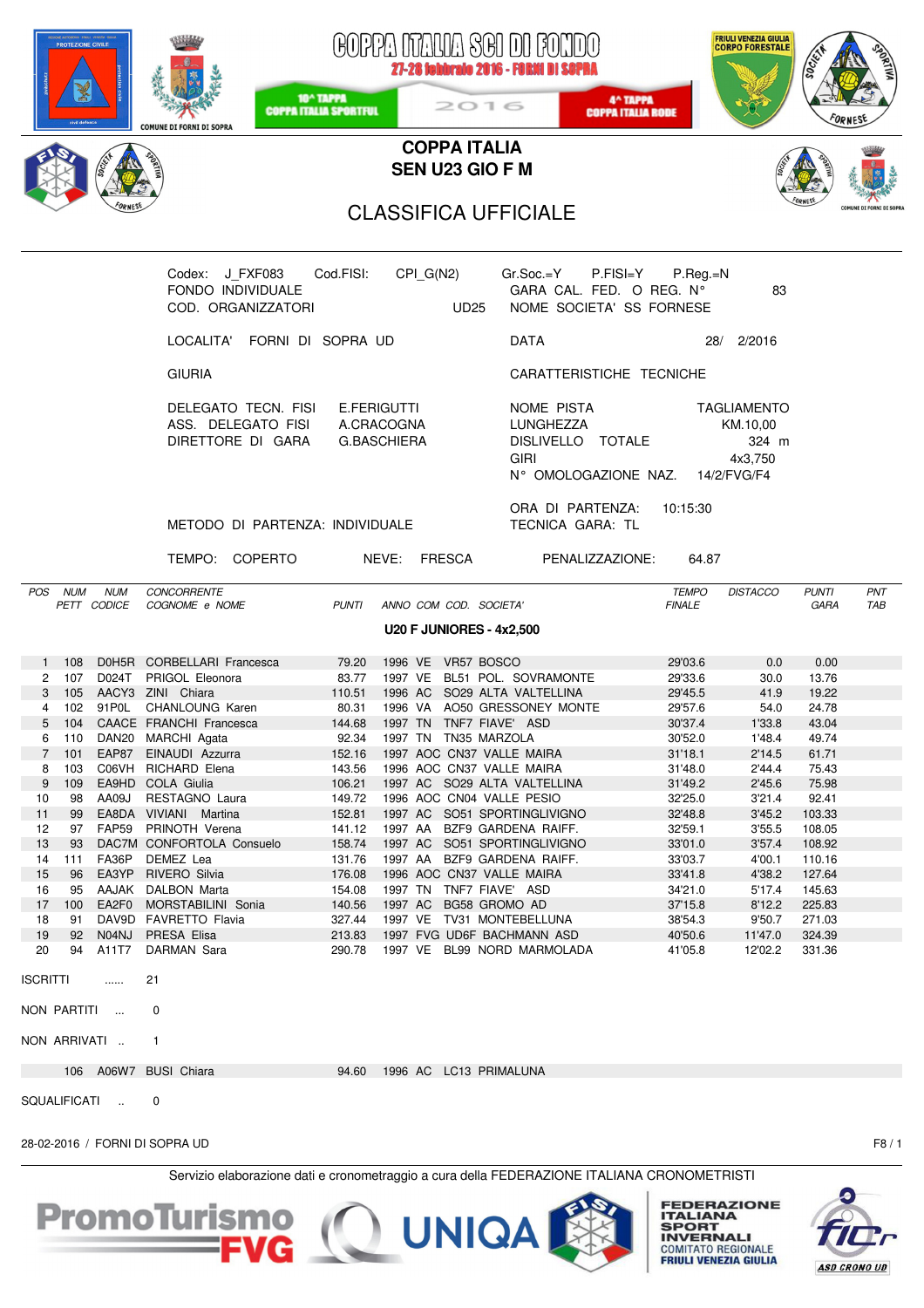

LA GIURIA

28-02-2016 / FORNI DI SOPRA UD F8 / 2





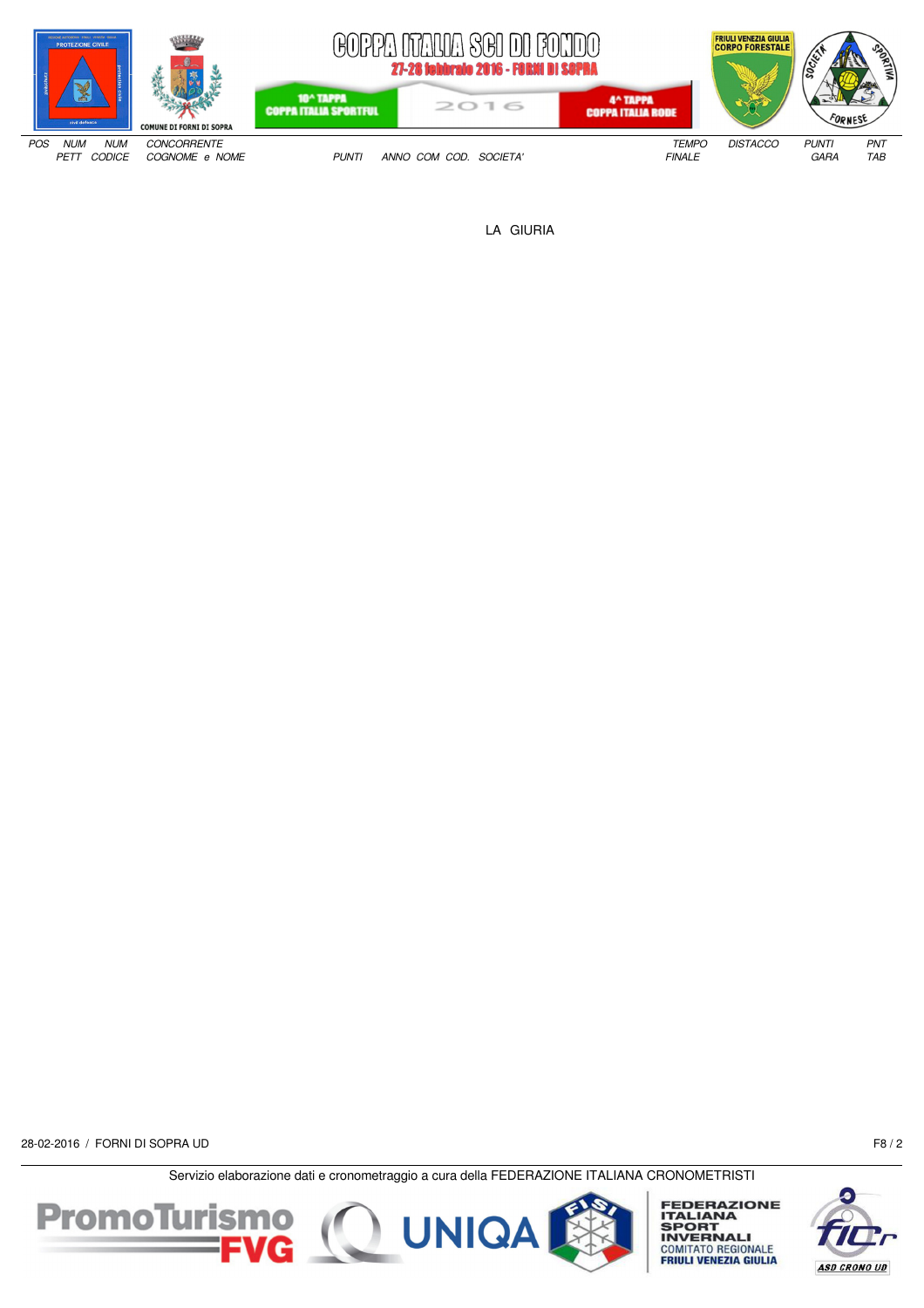| <b>ROTEZIONE CIVILE</b><br>10 <sup>^</sup> TAPPA<br><b>COPPA ITALIA SPORTFUL</b><br><b>COMUNE DI FORNI DI SOPRA</b>           |                                             | 2016                                                 | GOPPA NTALIA SGI DI FONDO<br>27-28 febbraio 2016 - FORNI DI SOPRA<br>4^ TAPPA<br><b>COPPA ITALIA RODE</b> |                               | <b>FRIULI VENEZIA GIULIA</b><br><b>CORPO FORESTALE</b> |                             |                         |
|-------------------------------------------------------------------------------------------------------------------------------|---------------------------------------------|------------------------------------------------------|-----------------------------------------------------------------------------------------------------------|-------------------------------|--------------------------------------------------------|-----------------------------|-------------------------|
|                                                                                                                               |                                             | <b>COPPA ITALIA</b><br>SEN U23 GIO F M               |                                                                                                           |                               |                                                        |                             |                         |
|                                                                                                                               |                                             |                                                      |                                                                                                           |                               |                                                        |                             |                         |
|                                                                                                                               |                                             | <b>CLASSIFICA UFFICIALE</b>                          |                                                                                                           |                               |                                                        |                             | COMUNE DI FORNI DI SOPI |
|                                                                                                                               |                                             |                                                      |                                                                                                           |                               |                                                        |                             |                         |
| Codex: T_MXF082<br>FONDO INDIVIDUALE<br>COD. ORGANIZZATORI                                                                    | Cod.FISI:                                   | CPI_G(N2)<br><b>Example 10</b> UD25                  | Gr.Soc.=Y<br>$P.FISI = Y$<br>GARA CAL. FED. O REG. N°<br>NOME SOCIETA' SS FORNESE                         | $P_{\cdot}$ Reg $_{\cdot}$ =N | 82                                                     |                             |                         |
| LOCALITA' FORNI DI SOPRA UD                                                                                                   |                                             |                                                      | <b>DATA</b>                                                                                               |                               | 28/ 2/2016                                             |                             |                         |
| <b>GIURIA</b>                                                                                                                 |                                             |                                                      | CARATTERISTICHE TECNICHE                                                                                  |                               |                                                        |                             |                         |
| DELEGATO TECN. FISI E.FERIGUTTI<br>ASS. DELEGATO FISI A.CRACOGNA<br>DIRETTORE DI GARA                                         | <b>G.BASCHIERA</b>                          |                                                      | NOME PISTA<br>LUNGHEZZA<br>DISLIVELLO TOTALE<br><b>GIRI</b><br>N° OMOLOGAZIONE NAZ. 14/2/FVG/F4           |                               | TAGLIAMENTO<br>KM.10,000<br>324 m<br>4x3.750           |                             |                         |
| METODO DI PARTENZA: INDIVIDUALE                                                                                               |                                             |                                                      | ORA DI PARTENZA: 10:29:00<br>TECNICA GARA: TL                                                             |                               |                                                        |                             |                         |
| TEMPO: COPERTO                                                                                                                | NEVE: FRESCA                                |                                                      | PENALIZZAZIONE: 63.45                                                                                     |                               |                                                        |                             |                         |
| CONCORRENTE<br>POS NUM<br><b>NUM</b><br>PETT CODICE<br>COGNOME e NOME                                                         | PUNTI                                       | ANNO COM COD. SOCIETA'                               |                                                                                                           | <b>TEMPO</b><br><b>FINALE</b> | DISTACCO                                               | <b>PUNTI</b><br><b>GARA</b> | PNT<br>TAB              |
|                                                                                                                               |                                             | U18 M ASPIRANTI 4x2,500                              |                                                                                                           |                               |                                                        |                             |                         |
|                                                                                                                               |                                             |                                                      |                                                                                                           |                               |                                                        |                             |                         |
| DOEHL DEL FABBRO Luca<br>149<br>136<br>DAC72 CORADAZZI Martin<br>2                                                            | 71.45<br>59.78 1998 GM2 GM02 CS CARABINIERI |                                                      | 1999 GM2 GM02 CS CARABINIERI                                                                              | 24'45.4<br>25'03.1            | 0.0<br>17.7                                            | 0.00<br>9.53                |                         |
| DAH43 CHANOINE Didier Dario<br>3 148                                                                                          |                                             |                                                      | 110.13 1999 VA AO24 VALDIGNE MONT BLANC                                                                   | 25'42.1                       | 56.7                                                   | 30.54                       |                         |
| 4<br>142<br>D04VC<br>PIASCO Alberto                                                                                           | 106.72                                      | 1998 AOC CN09 VALLE STURA                            |                                                                                                           | 25'48.0                       | 1'02.6                                                 | 33.71                       |                         |
| 5<br>150<br>D015C<br><b>BUTTIRONI Angelo</b>                                                                                  | 120.42<br>1999 AC                           |                                                      | BG56 UBI BANCA GOGGI                                                                                      | 26'01.1                       | 1'15.7                                                 | 40.77                       |                         |
| 134<br>DAH42 CHANOINE Jacques Lino<br>6                                                                                       | 148.75<br>1999 VA                           |                                                      | AO24 VALDIGNE MONT BLANC                                                                                  | 26'01.9                       | 1'16.5                                                 | 41.20                       |                         |
| $\overline{7}$<br>140<br>DAXRR PECCOZ Michele                                                                                 | 105.36<br>1998 VA                           |                                                      | AO50 GRESSONEY MONTE                                                                                      | 26'08.4                       | 1'23.0                                                 | 44.70                       |                         |
| 163<br>DAA2V DE BIASI Leonardo<br>8                                                                                           | 202.62<br>1999 VE                           |                                                      | BL29 SKI COLLEGE VEN                                                                                      | 26'24.9                       | 1'39.5                                                 | 53.59                       |                         |
| 9<br>DA6P9 MASSELLA Nicola<br>147                                                                                             | 96.70                                       | 1998 VE VR57 BOSCO                                   |                                                                                                           | 26'27.0                       | 1'41.6                                                 | 54.72                       |                         |
| 138<br>DOCF9 MOCELLINI Simone<br>10<br>11<br>145<br>DA1CA FAUNER Daniele                                                      | 104.91<br>104.05                            |                                                      | 1998 TN TN30 US PRIMIERO ASD<br>1999 GM2 GM02 CS CARABINIERI                                              | 26'31.0<br>26'32.3            | 1'45.6<br>1'46.9                                       | 56.87<br>57.57              |                         |
| 12<br>152<br>FA54K GIUSTI Mattia                                                                                              | 205.47                                      |                                                      | 1999 AA BZ17 ASV PRAD RAIFFE                                                                              | 26'38.3                       | 1'52.9                                                 | 60.81                       |                         |
| 164<br>HAHAF ZACCARIA Samuele<br>13                                                                                           | 173.84<br>1999 VE                           |                                                      | BL76 US VAL PADOLA                                                                                        | 26'44.0                       | 1'58.6                                                 | 63.88                       |                         |
| 14<br>135<br>EAM6J FACCHINI Davide                                                                                            | 164.48<br>1999 TN                           |                                                      | TNF3 US DOLOMITICA                                                                                        | 26'48.4                       | 2'03.0                                                 | 66.24                       |                         |
| 15<br>146<br>DAM10 GAOLE Cristian                                                                                             | 115.39                                      | 1998 VE VR57 BOSCO                                   |                                                                                                           | 26'55.3                       | 2'09.9                                                 | 69.96                       |                         |
| 156<br>EAH6N GRAIFENBERG Mauro<br>16                                                                                          | 218.77                                      | 1999 TN TN81 RABBI                                   |                                                                                                           | 26'57.0                       | 2'11.6                                                 | 70.88                       |                         |
| 17<br>130<br>EAEM7 BARBACETTO Giona                                                                                           | 147.65                                      | 1999 GM2 GM02 CS CARABINIERI                         |                                                                                                           | 27'01.5                       | 2'16.1                                                 | 73.30                       |                         |
| D0C8W MOSER Cristian<br>121<br>18                                                                                             | 138.28<br>1998 TN                           |                                                      | TN80 ALPINA CARANO                                                                                        | 27'02.7                       | 2'17.3                                                 | 73.95                       |                         |
| 159<br>EA022<br>LONGO Alessandro<br>19                                                                                        | 191.78<br>1999 VA                           | AO05 DRINK                                           |                                                                                                           | 27'03.1                       | 2'17.7                                                 | 74.16                       |                         |
| 20<br>128<br>M01MR MAGLI Pietro<br>21<br>160<br>EA14C<br><b>VASSONEY Fausto</b>                                               | 144.74<br>1999 AC<br>212.04<br>1999 VA      | BG55 13 CLUSONE                                      | AO10 GRAN PARADISO                                                                                        | 27'06.1<br>27'11.5            | 2'20.7<br>2'26.1                                       | 75.78<br>78.69              |                         |
| 124<br>22<br>AA9HT RONCARI Antonio                                                                                            | 144.17                                      | 1998 VE VR57 BOSCO                                   |                                                                                                           | 27'13.0                       | 2'27.6                                                 | 79.49                       |                         |
| 155<br>EA04L<br><b>VALERIO Michele</b><br>23                                                                                  | 188.46                                      | 1999 TN TN84 US CARISOLO                             |                                                                                                           | 27'18.9                       | 2'33.5                                                 | 82.67                       |                         |
| 141<br>D07FT<br>SERAFINI Andrea<br>24                                                                                         | 55.60                                       | 1998 CAE MO03 OLIMPIC LAMA                           |                                                                                                           | 27'21.5                       | 2'36.1                                                 | 84.07                       |                         |
| 25<br>151<br>DA24Z GIAVEDON Marco                                                                                             | 209.94                                      | 1999 FVG PN03 PANORAMA                               |                                                                                                           | 27'22.1                       | 2'36.7                                                 | 84.39                       |                         |
| 144<br>DAWN2 MATLI Michele<br>26                                                                                              | 108.81                                      |                                                      | 1998 AC VB09 VALLE ANTIGORIO                                                                              | 27'24.4                       | 2'39.0                                                 | 85.63                       |                         |
| 27<br>175<br>FA2TY SCANZI Federico                                                                                            | 231.65<br>1998 AC                           |                                                      | BG56 UBI BANCA GOGGI                                                                                      | 27'24.7                       | 2'39.3                                                 | 85.80                       |                         |
| 127<br>DAFJ5 CELON Augusto<br>28                                                                                              | 1999 VE<br>149.89                           | VR57 BOSCO                                           |                                                                                                           | 27'29.8                       | 2'44.4                                                 | 88.54                       |                         |
| F01RC<br><b>BURGER Patrick</b><br>29<br>162                                                                                   | 186.20<br>1999 AA                           | BZD3 5V LOIPE                                        |                                                                                                           | 27'34.2                       | 2'48.8                                                 | 90.91                       |                         |
| 165<br>D0FL6<br>FRISON Alessandro<br>30<br>31<br>129<br>DAA5X MILESI Lorenzo                                                  | 222.67<br>162.07                            | 1999 VE VI46 ENEGO LISSER<br>1999 AC BG34 RONCOBELLO |                                                                                                           | 27'35.6<br>27'46.0            | 2'50.2<br>3'00.6                                       | 91.67<br>97.27              |                         |
|                                                                                                                               |                                             |                                                      |                                                                                                           |                               |                                                        |                             |                         |
| 28-02-2016 / FORNI DI SOPRA UD<br>Servizio elaborazione dati e cronometraggio a cura della FEDERAZIONE ITALIANA CRONOMETRISTI |                                             |                                                      |                                                                                                           |                               |                                                        |                             | F8/1                    |

PromoTurismo C UNIQA

**FEDERAZIONE<br>ITALIANA<br>SPORT<br>INVERNALI<br>COMITATO REGIONALE<br>FRIULI VENEZIA GIULIA** 

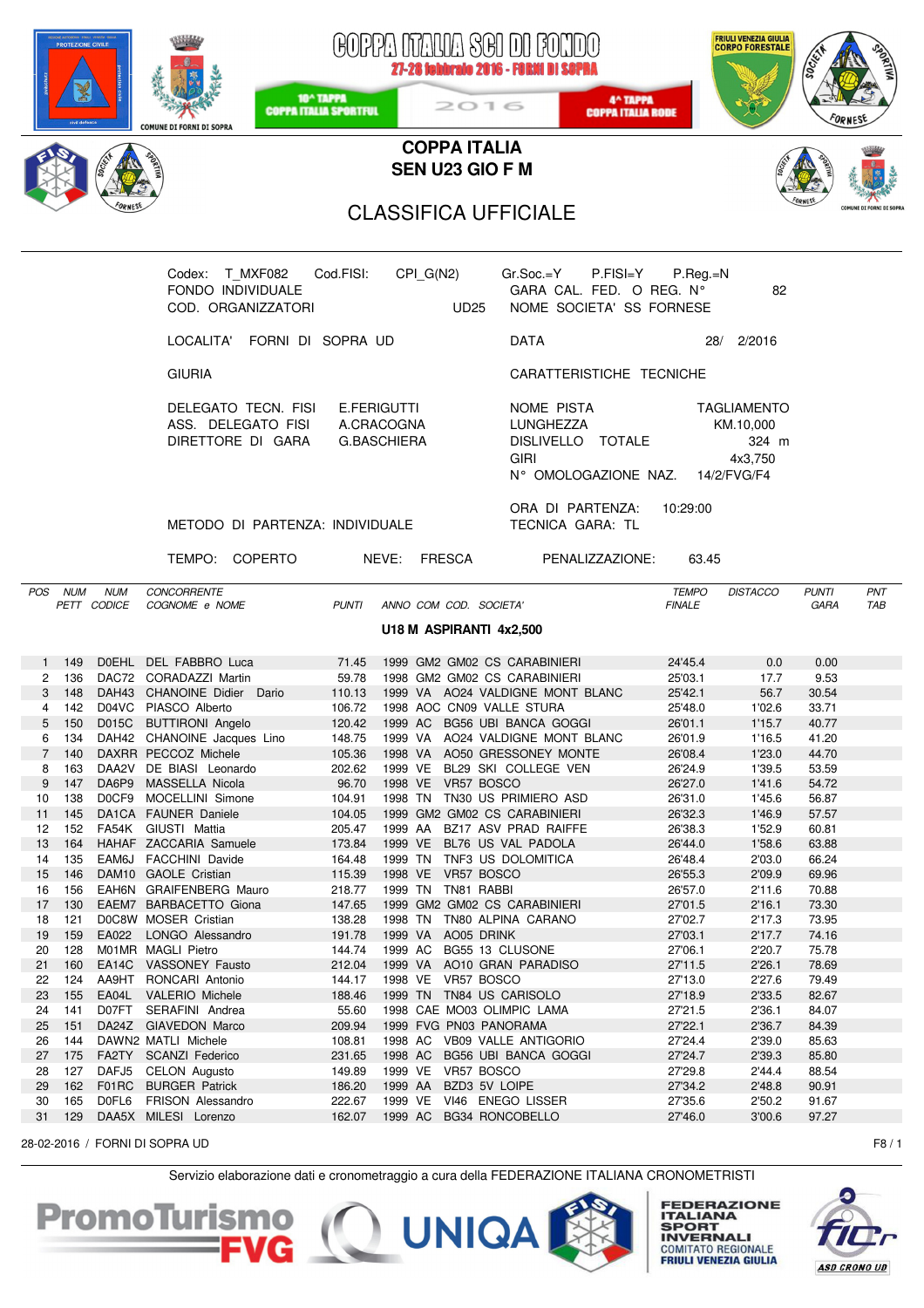



10^ TAPPA<br>COPPA ITALIA SPORTFUL

## Aſ MANA SAN NA RAMA 27-28 febbraio 2016 - FORNI DI SI

2016

4^ TAPPA<br>COPPA ITALIA RODE



|                 |                     |              | <b>COMUNE DI FORNI DI SOPRA</b> |        |                              |               |                 |              |     |
|-----------------|---------------------|--------------|---------------------------------|--------|------------------------------|---------------|-----------------|--------------|-----|
| POS             | <b>NUM</b>          | <b>NUM</b>   | <b>CONCORRENTE</b>              |        |                              | <b>TEMPO</b>  | <b>DISTACCO</b> | <b>PUNTI</b> | PNT |
|                 |                     | PETT CODICE  | COGNOME e NOME                  | PUNTI  | ANNO COM COD. SOCIETA'       | <b>FINALE</b> |                 | GARA         | TAB |
| 32              | 125                 |              | E07TV CAOLA Giovanni            | 139.86 | 1998 TN TN84 US CARISOLO     | 27'48.7       | 3'03.3          | 98.72        |     |
| 33              | 139                 |              | DAMPN DELLAGIACOMA Stefano      | 122.41 | 1999 TN TNE8 ASD CAURIOL     | 27'59.4       | 3'14.0          | 104.48       |     |
| 34              | 126                 |              | FAK0A CAMPI Francesco           | 138.51 | 1998 TN TN35 MARZOLA         | 28'11.7       | 3'26.3          | 111.11       |     |
| 35              | 158                 |              | CAA8L VENTURATO Stefano         | 186.08 | 1998 AC VB09 VALLE ANTIGORIO | 28'14.1       | 3'28.7          | 112.40       |     |
| 36              | 157                 |              | DA1NR GRAPPEIN Daniel           | 202.04 | 1999 VA AO10 GRAN PARADISO   | 28'19.6       | 3'34.2          | 115.36       |     |
| 37              | 132                 |              | DAC76 DEL FABBRO Mattia         | 128.75 | 1998 FVG UD25 SS FORNESE     | 28'23.4       | 3'38.0          | 117.41       |     |
| 38              | 154                 |              | DALCF PENASA Antonio            | 200.27 | 1998 TN TN81 RABBI           | 28'35.4       | 3'50.0          | 123.87       |     |
| 39              | 131                 |              | EAK74 BOSIN Emanuele            | 170.61 | 1998 TN TN19 USD CERMIS      | 28'37.2       | 3'51.8          | 124.84       |     |
| 40              | 161                 |              | M0ADD ZANNINI Stefano           | 215.18 | 1999 CAE RE47 BISMANTOVA     | 28'40.0       | 3'54.6          | 126.35       |     |
| 41              | 168                 |              | DAL9Y RINALDI Simone            | 253.57 | 1999 AOC CN09 VALLE STURA    | 28'49.5       | 4'04.1          | 131.47       |     |
| 42              | 169                 |              | FAEW7 MICHELIS Lorenzo          | 230.00 | 1999 AOC CN37 VALLE MAIRA    | 28'49.8       | 4'04.4          | 131.63       |     |
| 43              | 176                 |              | D07DX BIONDINI Federico         | 258.06 | 1999 CAE MO10 PIANDELAGOTTI  | 28'56.4       | 4'11.0          | 135.18       |     |
| 44              | 174                 | FA2T8        | PANIZZA Giovanni                | 254.01 | 1999 TN TN13 FONDO VAL SOLE  | 28'57.9       | 4'12.5          | 135.99       |     |
| 45              | 137                 |              | CAVYL PLATI Matteo              | 101.13 | 1998 AC LC4C AG. VALSASSINA  | 29'00.9       | 4'15.5          | 137.61       |     |
| 46              | 143                 | D0157        | <b>BONZI Patrick</b>            | 93.44  | 1998 AC BG56 UBI BANCA GOGGI | 29'10.2       | 4'24.8          | 142.61       |     |
| 47              | 122                 |              | EA8E5 STECHER Daniel            | 173.26 | 1998 AA BZ36 ASC SESVENNA    | 29'25.2       | 4'39.8          | 150.69       |     |
| 48              | 123                 |              | A0VCF FERIGO Cristian           | 132.48 | 1998 FVG UD20 TIMAU CLEULIS  | 29'26.5       | 4'41.1          | 151.39       |     |
| 49              | 133                 |              | EAENK ALESSIO Andrea            | 136.59 | 1999 FVG UD6F BACHMANN ASD   | 29'30.2       | 4'44.8          | 153.39       |     |
| 50              | 172                 | LA993        | TALENTI Piero                   | 246.90 | 1999 AOC CN25 SKI AVIS BORGO | 29'32.2       | 4'46.8          | 154.46       |     |
| 51              | 170                 | <b>LA997</b> | GHIO Michele                    | 236.49 | 1999 AOC CN25 SKI AVIS BORGO | 29'55.9       | 5'10.5          | 167.23       |     |
| 52              | 171                 | <b>T000L</b> | MAJONI Guido                    | 287.34 | 1999 VE BL71 CORTINA         | 31'08.7       | 6'23.3          | 206.44       |     |
| 53              | 166                 |              | DOEFW PALLOBER Mattia           | 422.30 | 1999 FVG UD56 MONTE COGLIANS | 31'47.4       | 7'02.0          | 227.28       |     |
| 54              | 167                 |              | LA0ZK TASSONE Marco             | 227.27 | 1999 AOC CN04 VALLE PESIO    | 31'48.2       | 7'02.8          | 227.71       |     |
| 55              | 177                 |              | CAKMX FENTI Andrea              | 257.69 | 1998 VE BL68 VAL BIOIS       | 31'54.7       | 7'09.3          | 231.21       |     |
| 56              | 173                 | P00P0        | LORENZI Jacopo                  | 304.83 | 1999 VE BL71 CORTINA         | 32'43.9       | 7'58.5          | 257.71       |     |
|                 |                     |              |                                 |        |                              |               |                 |              |     |
| <b>ISCRITTI</b> |                     | 1.1.1.1      | 57                              |        |                              |               |                 |              |     |
|                 |                     |              |                                 |        |                              |               |                 |              |     |
|                 | NON PARTITI         | $\sim 100$   | $\mathbf{1}$                    |        |                              |               |                 |              |     |
|                 |                     |              | 153 C0PXN RONCARI Nicholas      | 219.32 | 1999 VE VR57 BOSCO           |               |                 |              |     |
|                 |                     |              |                                 |        |                              |               |                 |              |     |
|                 |                     | NON ARRIVATI | 0                               |        |                              |               |                 |              |     |
|                 |                     |              |                                 |        |                              |               |                 |              |     |
|                 | <b>SQUALIFICATI</b> |              | 0                               |        |                              |               |                 |              |     |
|                 |                     |              |                                 |        |                              |               |                 |              |     |

LA GIURIA

28-02-2016 / FORNI DI SOPRA UD F8 / 2





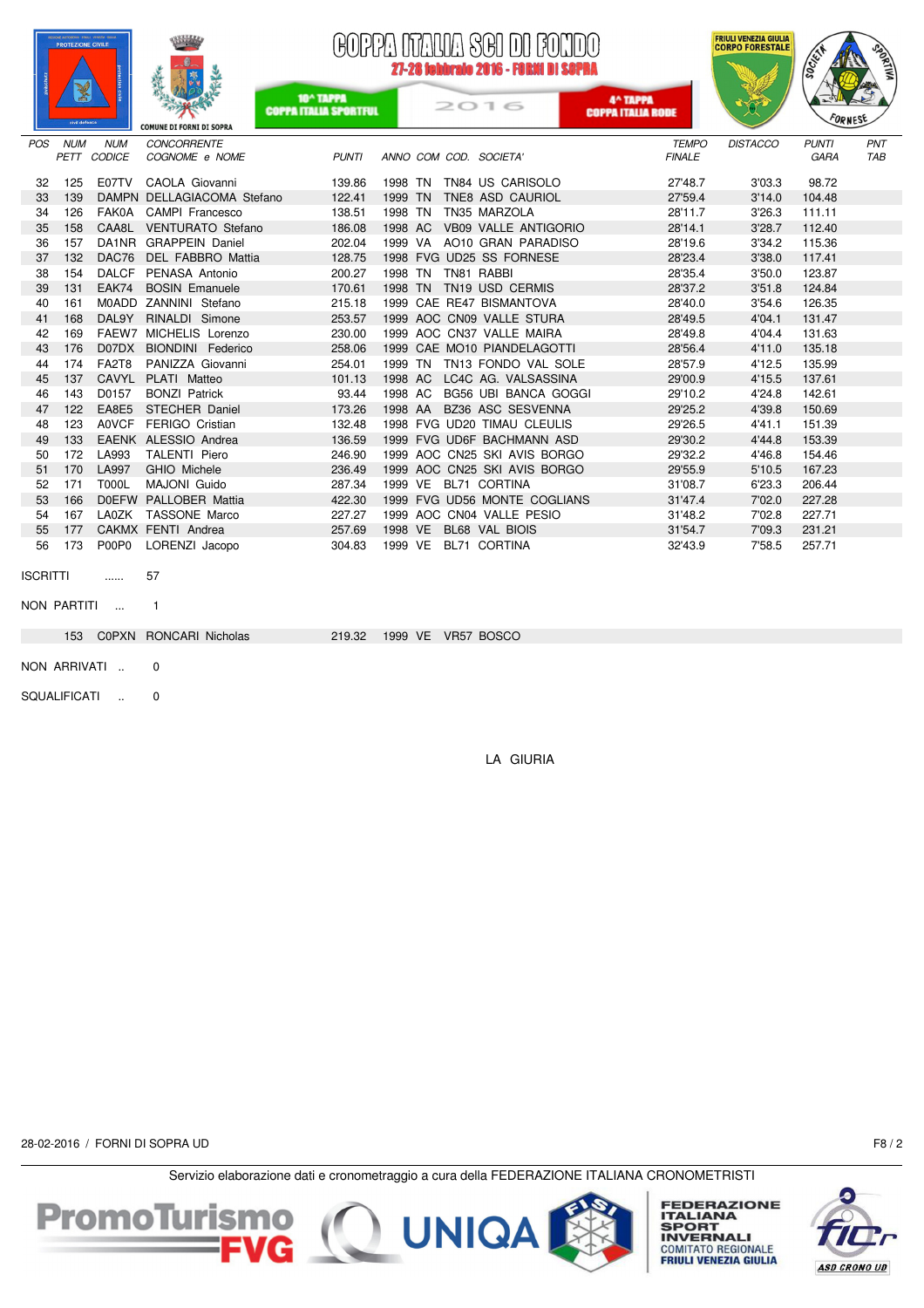|                     |               |                           | <b>COMUNE DI FORNI DI SOPRA</b>                                                       | 10 <sup>^</sup> TAPPA<br><b>COPPA ITALIA SPORTFUL</b> |                    |             | COPPA NTAUA SCI DI FONDO<br>27-28 febbraio 2016 - FORMI DI SOPRA<br>2016                        | 4^ TAPPA<br><b>COPPA ITALIA RODE</b> |                               | FRIULI VENEZIA GIULIA<br>CORPO FORESTALE          | soci                 |                         |
|---------------------|---------------|---------------------------|---------------------------------------------------------------------------------------|-------------------------------------------------------|--------------------|-------------|-------------------------------------------------------------------------------------------------|--------------------------------------|-------------------------------|---------------------------------------------------|----------------------|-------------------------|
|                     |               |                           |                                                                                       |                                                       |                    |             | <b>COPPA ITALIA</b>                                                                             |                                      |                               |                                                   |                      |                         |
|                     |               |                           |                                                                                       |                                                       |                    |             | SEN U23 GIO F M                                                                                 |                                      |                               |                                                   |                      |                         |
|                     |               |                           |                                                                                       |                                                       |                    |             | <b>CLASSIFICA UFFICIALE</b>                                                                     |                                      |                               |                                                   |                      | COMUNE DI FORNI DI SOPR |
|                     |               |                           |                                                                                       |                                                       |                    |             |                                                                                                 |                                      |                               |                                                   |                      |                         |
|                     |               |                           | Codex: T_FXF082    Cod.FISI:<br>FONDO INDIVIDUALE<br>COD. ORGANIZZATORI               |                                                       |                    | <b>UD25</b> | $CPI_G(N2)$ $Gr.Soc.=Y$ $P.FISI=Y$<br>GARA CAL. FED. O REG. N°<br>NOME SOCIETA' SS FORNESE      |                                      | $P_{\cdot}$ Reg $_{\cdot}$ =Y | 82                                                |                      |                         |
|                     |               |                           | LOCALITA' FORNI DI SOPRA UD                                                           |                                                       |                    |             | DATA                                                                                            |                                      |                               | 28/ 2/2016                                        |                      |                         |
|                     |               |                           | <b>GIURIA</b>                                                                         |                                                       |                    |             | CARATTERISTICHE TECNICHE                                                                        |                                      |                               |                                                   |                      |                         |
|                     |               |                           | DELEGATO TECN. FISI E.FERIGUTTI<br>ASS. DELEGATO FISI A.CRACOGNA<br>DIRETTORE DI GARA | G.BASCHIERA                                           |                    |             | NOME PISTA<br>LUNGHEZZA<br>DISLIVELLO TOTALE<br><b>GIRI</b><br>N° OMOLOGAZIONE NAZ. 14/2/FVG/F4 |                                      |                               | <b>TAGLIAMENTO</b><br>KM.7,500<br>20 m<br>4x3.750 |                      |                         |
|                     |               |                           | METODO DI PARTENZA: INDIVIDUALE                                                       |                                                       |                    |             | ORA DI PARTENZA: 10:29:00<br>TECNICA GARA: TL                                                   |                                      |                               |                                                   |                      |                         |
|                     |               |                           | TEMPO: COPERTO                                                                        | NEVE: FRESCA                                          |                    |             |                                                                                                 | PENALIZZAZIONE: 83.96                |                               |                                                   |                      |                         |
|                     | POS NUM       | <b>NUM</b><br>PETT CODICE | <b>CONCORRENTE</b><br>COGNOME e NOME                                                  | PUNTI ANNO COM COD. SOCIETA'                          |                    |             |                                                                                                 | <b>FINALE</b>                        | <b>TEMPO</b>                  | <b>DISTACCO</b>                                   | <b>PUNTI</b><br>GARA | PNT<br>TAB              |
|                     |               |                           |                                                                                       |                                                       |                    |             | U18 F ASPIRANTI-3x2,500                                                                         |                                      |                               |                                                   |                      |                         |
|                     |               |                           |                                                                                       |                                                       |                    |             |                                                                                                 |                                      |                               |                                                   |                      |                         |
| 1                   | -204<br>2 186 |                           | DOEE7 PITTIN Cristina<br>EANLE DE ZOLT PONTE Alessia                                  | 74.08                                                 |                    |             | 1998 GM4 GM04 GS FIAMMEGIALLE<br>171.34 1999 VE BL76 US VAL PADOLA                              |                                      | 21'25.9<br>22'28.4            | 0.0<br>1'02.5                                     | 0.00<br>38.88        |                         |
| 3 <sup>1</sup>      | 200           |                           | DAK7Z DE ZOLT PONTE Chiara                                                            | 92.96                                                 |                    |             | 1998 GM2 GM02 CS CARABINIERI                                                                    |                                      | 22'31.4                       | 1'05.5                                            | 40.75                |                         |
| 4                   | 207           |                           | DA69J GLAREY Noemi                                                                    | 147.82                                                |                    |             | 1999 VA AO10 GRAN PARADISO                                                                      |                                      | 22'31.6                       | 1'05.7                                            | 40.87                |                         |
| 5                   | 189           |                           | LAW9R BERGAGNIN Rebecca                                                               | 196.90                                                |                    |             | 1999 VE BL76 US VAL PADOLA                                                                      |                                      | 22'50.5                       | 1'24.6                                            | 52.63                |                         |
| 6<br>$\overline{7}$ | 181<br>196    |                           | EA9PE COLOMBO Laura<br>CATEY ANTONIOLI Alice                                          | 208.23<br>150.00                                      | 1999 AC            |             | 1999 AC LC13 PRIMALUNA<br>SO39 POL LE PRESE                                                     |                                      | 22'52.6<br>23'02.4            | 1'26.7<br>1'36.5                                  | 53.94<br>60.04       |                         |
| 8                   | 201           |                           | CACW6 PICCOLI Martina                                                                 | 126.60                                                |                    |             | 1998 VE VR57 BOSCO                                                                              |                                      | 23'04.4                       | 1'38.5                                            | 61.28                |                         |
| 9                   | 188           |                           | H015V SCHWINGSHACKL Thea                                                              | 202.29                                                | 1999 AA            |             | BZD3 5V LOIPE                                                                                   |                                      | 23'20.0                       | 1'54.1                                            | 70.99                |                         |
| 10                  | 185           |                           | HAHAH BUZZO CONTIN Anna                                                               | 177.65                                                |                    |             | 1999 VE BL76 US VAL PADOLA                                                                      |                                      | 23'28.6                       | 2'02.7                                            | 76.34                |                         |
| 11                  | 187           |                           | EA0E0 PALAZZI Virginia                                                                | 189.44                                                |                    |             | 1999 AC BG55 13 CLUSONE                                                                         |                                      | 23'29.2                       | 2'03.3                                            | 76.71                |                         |
| 12<br>13            | 222<br>195    |                           | FAP4A PAGLIONE Francesca<br>D0E96 PLOSCH Tamara                                       | 219.80<br>171.20                                      |                    |             | 1999 COM IS06 CAPRACOTTA<br>1999 FVG UD27 2002 TARVISIO                                         |                                      | 23'36.0<br>23'37.3            | 2'10.1<br>2'11.4                                  | 80.94<br>81.75       |                         |
| 14                  | 203           | DA440                     | GABRIELLI Michela                                                                     | 134.88                                                |                    |             | 1998 TN TN13 FONDO VAL SOLE                                                                     |                                      | 23'38.6                       | 2'12.7                                            | 82.56                |                         |
| 15                  | 190           |                           | DAK7J BECCHIS Chiara                                                                  | 193.69                                                |                    |             | 1999 AOC CN25 SKI AVIS BORGO                                                                    |                                      | 23'38.9                       | 2'13.0                                            | 82.74                |                         |
| 16                  | 215           |                           | DA1NT BORETTAZ Alexa                                                                  | 212.73                                                |                    |             | 1999 VA AO10 GRAN PARADISO                                                                      |                                      | 23'42.2                       | 2'16.3                                            | 84.80                |                         |
| 17                  | 206           |                           | EA8AW ZINI Vittoria                                                                   | 110.44                                                |                    |             | 1998 AC SO51 SPORTINGLIVIGNO                                                                    |                                      | 23'45.3                       | 2'19.4                                            | 86.73                |                         |
| 18<br>19            | 193<br>213    |                           | DAFCF VINANTE Gloria<br>HA9X7 MAJORI Francesca                                        | 191.59<br>228.90                                      |                    |             | 1998 TN TNJW CORNACCI TESERO<br>1999 AC SO29 ALTA VALTELLINA                                    |                                      | 24'13.5<br>24'17.3            | 2'47.6<br>2'51.4                                  | 104.27<br>106.63     |                         |
| 20                  | 182           |                           | HA1F6 TOBANELLI Sophia                                                                | 180.58                                                |                    |             | 1998 AA BZ44 AMAT SARNTAL                                                                       |                                      | 24'29.8                       | 3'03.9                                            | 114.41               |                         |
| 21                  | 210           |                           | DAAY0 PATINI Asia                                                                     | 139.03                                                |                    |             | 1998 FVG UD25 SS FORNESE                                                                        |                                      | 24'32.4                       | 3'06.5                                            | 116.03               |                         |
| 22                  | 205           |                           | DAEMV MONTELEONE Marzia                                                               | 118.29                                                |                    |             | 1998 TN TNF3 US DOLOMITICA                                                                      |                                      | 24'40.7                       | 3'14.8                                            | 121.19               |                         |
| 23                  | 202           |                           | EACCP TAUFER Carlotta                                                                 | 149.22                                                | 1998 TN            |             | TN30 US PRIMIERO ASD                                                                            |                                      | 24'44.5                       | 3'18.6                                            | 123.56               |                         |
| 24<br>25            | 191<br>194    |                           | EA8DZ PATSCHEIDER Michaela<br>DAWFE TELSER Verena                                     | 177.95<br>186.84                                      | 1999 AA<br>1998 AA |             | BZ36 ASC SESVENNA<br>BZ17 ASV PRAD RAIFFE                                                       |                                      | 24'44.8<br>24'45.0            | 3'18.9<br>3'19.1                                  | 123.74<br>123.87     |                         |
| 26                  | 199           |                           | DA73E DETASSIS Elena                                                                  | 97.00                                                 |                    |             | 1998 TN TN35 MARZOLA                                                                            |                                      | 24'53.6                       | 3'27.7                                            | 129.22               |                         |
| 27                  | 183           |                           | M03MT PRATO Annalisa                                                                  | 203.89                                                |                    |             | 1998 AOC CN34 ENTRAQUE ALPI M                                                                   |                                      | 25'04.1                       | 3'38.2                                            | 135.75               |                         |
| 28                  | 198           |                           | DALDE VANINI Chiara                                                                   | 160.53                                                |                    |             | 1998 AC VB09 VALLE ANTIGORIO                                                                    |                                      | 25'06.3                       | 3'40.4                                            | 137.12               |                         |
| 29                  | 218           |                           | CA7W9 D'INCA' Chiara                                                                  | 306.87                                                |                    |             | 1999 FVG UD27 2002 TARVISIO                                                                     | 25'09.1                              |                               | 3'43.2                                            | 138.86               |                         |
| 30<br>31            | 209<br>220    |                           | DAR4W REATO Ilaria<br>DAC75 DEL FABBRO Nicole                                         | 157.07<br>276.33                                      |                    |             | 1998 VE BL51 POL. SOVRAMONTE<br>1999 FVG UD25 SS FORNESE                                        |                                      | 25'18.1<br>25'19.2            | 3'52.2<br>3'53.3                                  | 144.46<br>145.14     |                         |
|                     |               |                           | 28-02-2016 / FORNI DI SOPRA UD                                                        |                                                       |                    |             |                                                                                                 |                                      |                               |                                                   |                      | F8/1                    |
|                     |               |                           |                                                                                       |                                                       |                    |             |                                                                                                 |                                      |                               |                                                   |                      |                         |

Servizio elaborazione dati e cronometraggio a cura della FEDERAZIONE ITALIANA CRONOMETRISTI



**FEDERAZIONE<br>ITALIANA<br>SPORT<br>INVERNALI<br>COMITATO REGIONALE<br>FRIULI VENEZIA GIULIA**